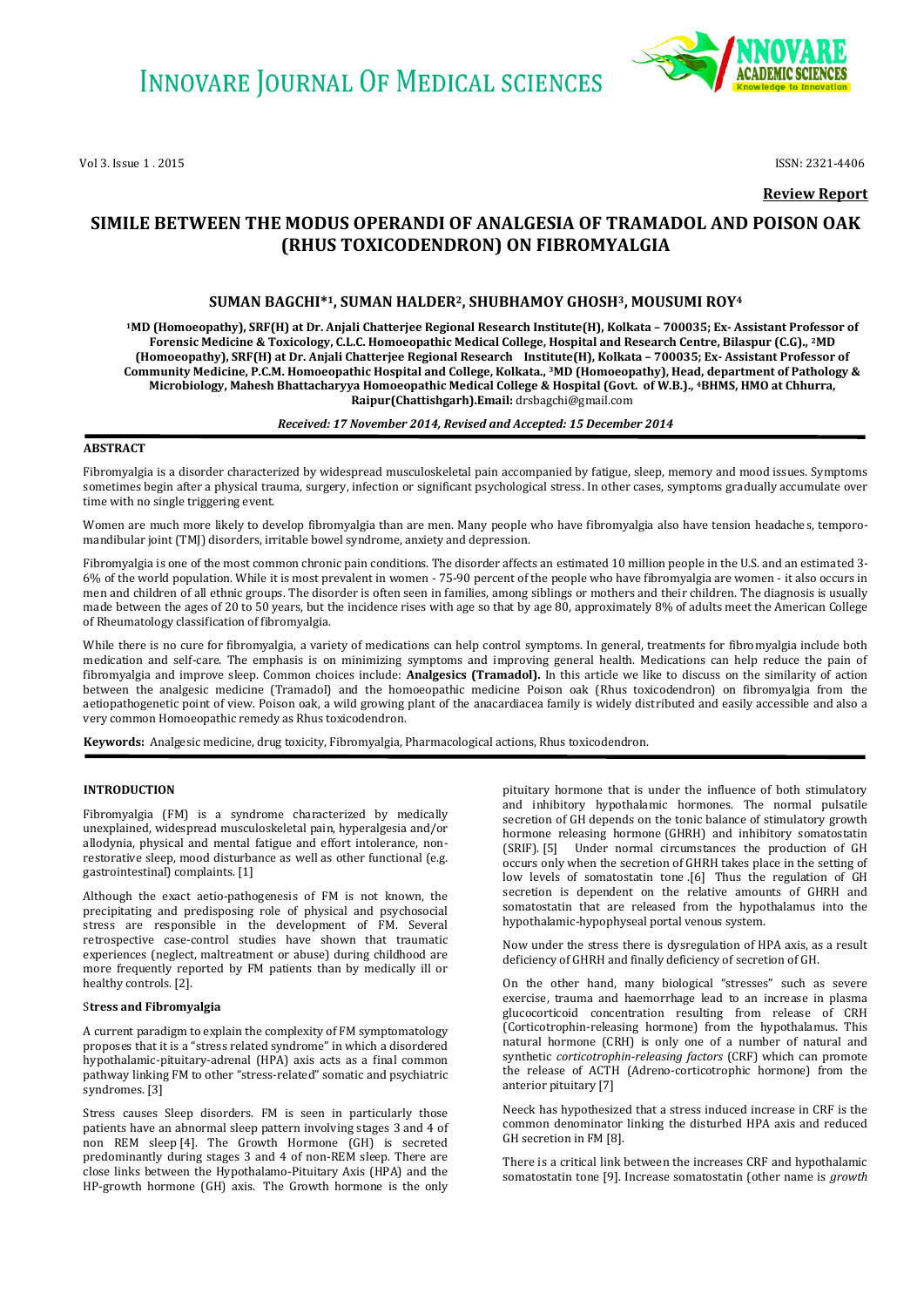*hormone-release inhibiting hormone)* inhibits the GHRH and also reduces GH secretion.

Growth hormone deficiency in adults has been associated with a miscellany of symptoms that are similar to those described by FM patients: low energy, poor general health, reduced exercise capacity, muscle weakness, cold intolerance, impaired cognition, and decreased body mass. GH is important in maintaining muscle homeostasis, and it was theorized that sub-optimal levels might be a factor in the impaired resolution of muscle micro-trauma in FM patients. [10]

## **Role of Glucocorticoids in the development of fibromyalgia:**

Glucocorticoids (mainly cortisol) accelerate gluconeogenesis in the liver, mainly by favouring glycogen formation from amino acids formed by protein breakdown. The protein in question may come partly from peripheral tissues e.g. muscle. As a result wasting of the muscle the patient feels pain. [7]

## **Most common medicine used in modern medicine for Fibromyalgia:**

ULTRAM® or Tramadol hydrochloride. [11]

#### **Pharmacology of Ultram (tramadol hydrochloride):**

ULTRAM® (Tramadol hydrochloride) contains tramadol, a centrally acting synthetic opioid analgesic. Although its mode of action is not completely understood, from animal tests, at least two complementary mechanisms appear applicable: binding of parent and M1 metabolite to μ-opioid receptors and weak inhibition of [re](http://www.rxlist.com/script/main/art.asp?articlekey=25241) [uptake](http://www.rxlist.com/script/main/art.asp?articlekey=25241) of norepinephrine and Serotonin. (The catecholamine norepinephrine is a neuro-modulator of the catecholamine norepinephrine is a neuro-modulator peripheral sympathetic nervous system but is also present in the blood mostly through "spill over" from the synapses of the sympathetic system). [12]

So, the main action of the ULTRAM® is inhibition of norepinephrine and serotonin which are responsible for production of pain in FM.



**Fig. 1.** Chemical structure of urushiols found in resin canals of poison oak and poison ivy. Poison ivy mostly contains a mixture of four pentadecylcatechols (with 15-carbon side chain), while poison oak contains a mixture of four heptadecylcatechols (with 17-carbon side chain).Now raw Poison oak juice can produce the symptoms like of FM (Pain, joint stiffness etc.) because presence of the catechols.

#### **The action of Poison oak on Fibromyalgia**

Freshly cut stem of Rhus toxicodendron (RT) showing adventitious roots and black lacquer oozing from resin canals in the inner bark. The resinous sap is produced in resin canals of the stems, roots, leaves and flowers. J.H. Langenheim (2003) discusses resins of the sumac family (Anacardiaceae) in her book entitled *Plant Resins*: Chemistry, Evolution, Ecology, and Ethno botany. Cross sections of RT stems show distinct concentric annual rings (ring-porous wood). Numerous resin canals appear as tiny black dots and are confined to the phloem layer just inside the bark which principally contains urushiol responsible for giving poison oak its bad reputation due to its involvement in promoting allergic reaction. The name is derived from "urushi," Japanese name for lacquer made from the sap of the Japanese lacquer tree ("kiurushi" or "urushi ki"). [13] Urushiol is a transparent, non volatile olioresin which turns into a brownish lacquer when oxidized. It is basically a mixture of phenolic compounds called catechols. [14] [A catecholamine (CA) is a monoamine, an organic compound that has a catechol (benzene with two hydroxyl side groups) and a side chain amine][15], potent benzene ring compounds with a long sidechain of 15 or 17 carbon atoms (Figure 1). According to Dawson-The side chain may be saturated or unsaturated with one, two, or three double bonds. The remarkable immune reaction and specificity of the catechol molecule is determined by the long side-chain. [16] Poison oak urushiol contains mostly catechols with 17 carbon sidechains (heptadecylcatechols), while poison ivy and poison sumac contain mostly 15 carbon side-chains (pentadecylcatechols). See Figure 1 below

Now in the homoeopathic preparation of RT it is serially diluted and potentized and then its symptom producing capability is assessed through a procedure known as 'proving'. Homoeopathy stands on the law **"Similia Similibus Curantur**". It means which can produce the disease in crude form the same can cure the same disease in its potentized form (This law was established by Hahnemann in 1796, after proving of Chinchonabark on himself which produced malaria like symptoms in crude form.  $[17]$  For this reason when RT is applied on the patient of FM then it relieves the pain because then it blocks the action of catecholamines.

"Double blind trials have been conducted using the homeopathic remedy Rhus Tox, and according to a report submitted by the Complimentary and Alternative (CAM) Review Board in September 2009, results are promising. Reports indicate that fibromyalgia patients taking the remedy have experienced a significant reduction in pain, stiffness and weakness from fibromyalgia pain. Rhus Tox is well known for the treatment of musculoskeletal conditions. Rhus Tox is available at health food stores and may be administered at home, but patients should see a qualified homeopath for suggestions concerning frequency and dosage." [18]

"Rhus tox also induces pains, apparently of a rheumatic kind and which are felt not only in the limbs but in the body though most especially about the joints. The structures most powerfully affected appear to be the fibrous ones. The pains in questions are accompanied by a very slight amount of swelling, singular to say, they become intensified by rest and warmth. Sleep is greatly disturbed, and the patient becoming restless, constantly turning about and often suffering from great nervous depression." [19]

#### **CONCLUSION**

Fibromyalgia remains a challenging condition. However, clinical studies have demonstrated that fibromyalgia patients can reduce their symptoms through a variety of treatment options. After the above discussion it is clear that analgesic medicine Ultram® and the homoeopathic medicine Rhus toxicodendron act on the same plane i.e. blocking the pain modulator catecholamines and thereby establishing is a similarity in their modus operandi.

## **REFERENCE**

- 1. Mease P. Fibromyalgia syndrome: review of clinical presentation, pathogenesis, outcome measures, and treatment. J Rheumatol Suppl. 2005;75:6-21.
- 2. Imbierowicz K, Egle UT. Childhood adversities in patients with fibromyalgia and somatoform pain disorder. Eur J Pain. 2003;7(2):113-9.
- 3. Crofford LJ. Neuroendocrine abnormalities in fibromyalgia and related disorders. Am J Med Sci. 1998;315(6):359-66.
- 4. Moldofsky H, Scarisbrick P, England R, Smythe H. Musculosketal symptoms and non-REM sleep disturbance in patients with "fibrositis syndrome" and healthy subjects. Psychosom Med. 1975;37(4):341-51.
- 5. Müller EE, Locatelli V, Cocchi D. Neuroendocrine control of growth hormone secretion. Physiol Rev. 1999;79(2):511-607.
- 6. Reid GJ. Textbook of Endocrinology. 8th ed. Edited by Wilson JD, Foster MD. Philadelphia: W.B. Sanders; 1992.